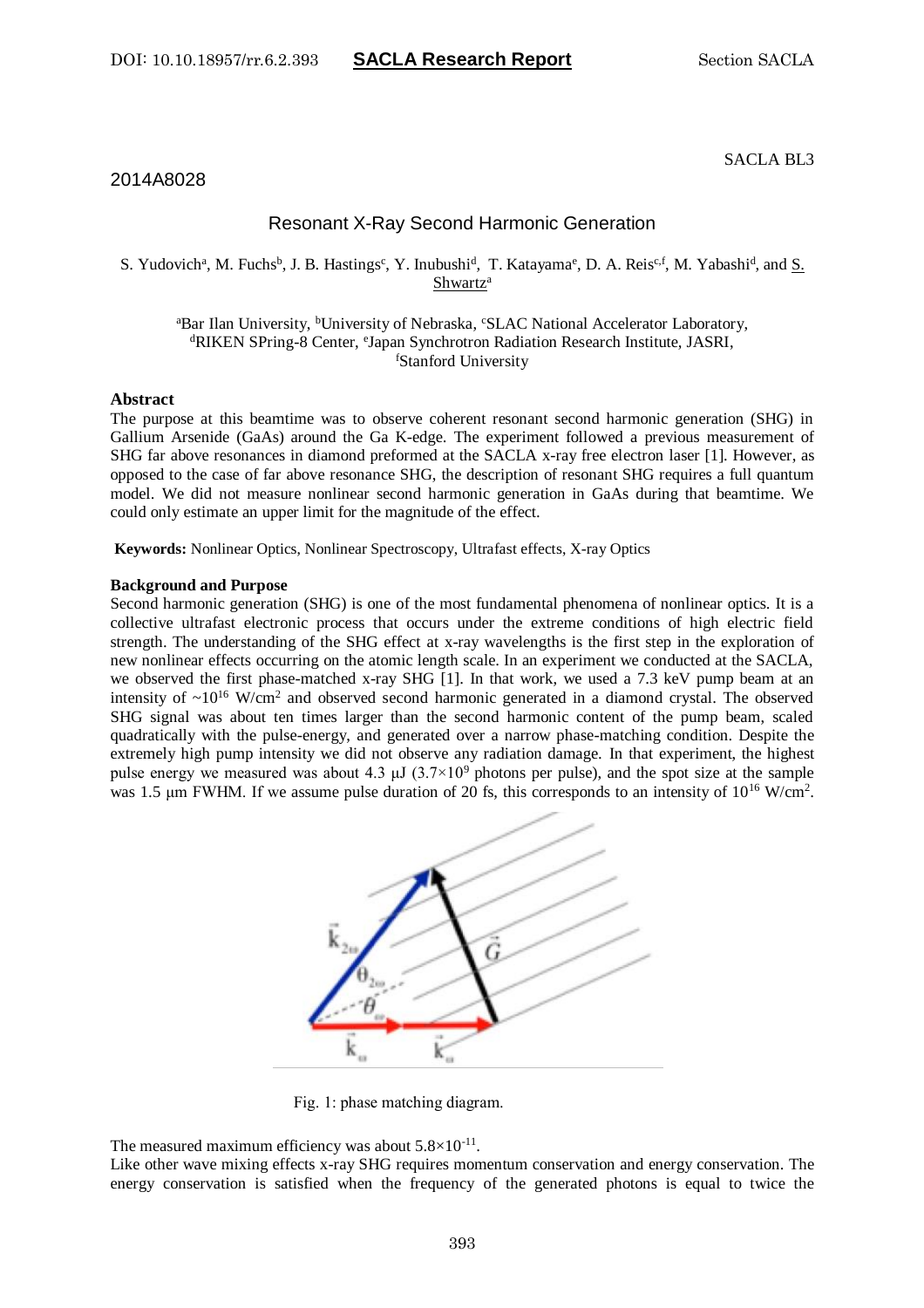frequency of the input photon. Momentum conservation, which is usually denoted as phase matching, is satisfied when  $2k_{\omega}+G=k_{2\omega}$ , with  $k_{\omega}$  and  $k_{2\omega}$  and G denoting the k-vectors of the fundamental, second harmonic, and reciprocal lattice vector. The phase matching diagram is shown in Fig. 1. Here we define  $\theta_{\omega}$ and  $\theta_{2\omega}$  as the (internal) angles between the atomic planes and the fundamental beam and the second harmonic beam respectively. Because of the finite dispersion, the angles  $\theta_{\omega}$  and  $\theta_{2\omega}$  have values that are close to, but different from the Bragg angle (at  $2\omega$ ). When the pump wavelength is close to the absorption edges, the dispersion is larger, and the difference between the phase matching angle to the Bragg angle increases.

Here we made the first attempt to explore SHG in a new regime where the pump photon-energy is near absorption edges in the hard x-ray regime. This is more than a straightforward extension of our pervious experiment. Here the plasma-like model we used for the description of x-ray SHG in diamond is not valid. Instead, a full quantum model is required [2]. Nonetheless, the validity of the quantum theory of second order x-ray nonlinearities at absorption edges has never been tested.

## **Experimental Summary**



Fig. 2: Experimental setup.

Since the absorption above the K-edge is high, we chose to work in reflection geometry. Using a GaAs(111) wafer as the nonlinear medium, we planned to use the reciprocal lattice vector which is orthogonal to the (111) atomic planes in order to achieve phase matching. The experimental setup is shown in Fig. 2. The x-ray pumping beam (with average pulse energy without attenuation of about  $3.5 \mu$ J) passed through a Si(111) monochromator, Silicon (Si) and Aluminum (Al) attenuators and focused by two Kirkpatrick Baez (KB) mirrors to a 1.4  $\mu$ m x 1.26  $\mu$ m spot. To remain below the damage threshold without excessive attenuation of the beam, we moved the sample 20 mm off the focus, giving a 3.5  $\mu$ m x 5.3  $\mu$ m spot. Motorized slits and a photomultiplier (PMT) scintillation detector were mounted after the sample. In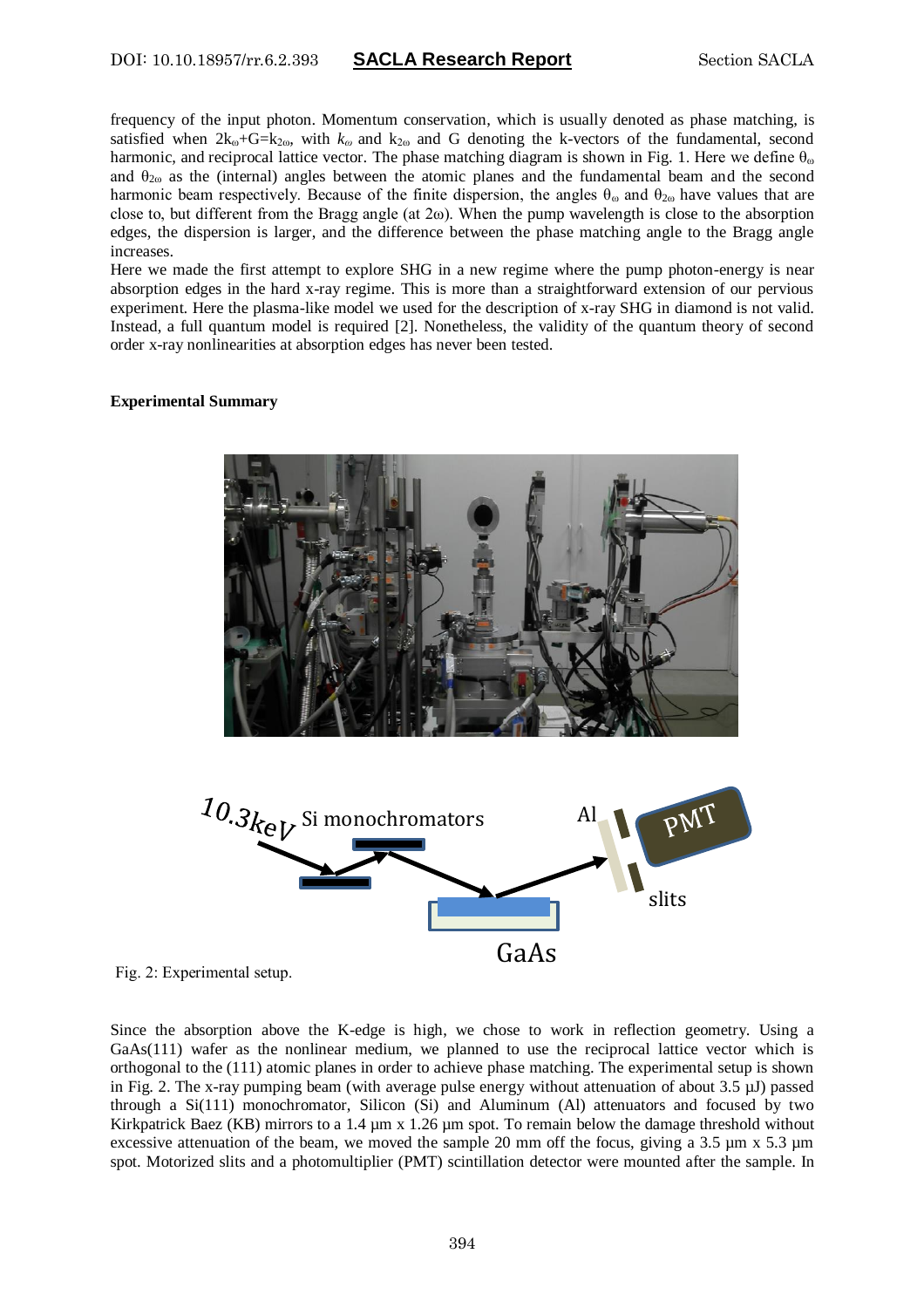addition, Al foils were installed before the PMT to filter the fundamental photons without attenuating the pumping beam.

### **Results and Discussion**

Starting below the K-edge of Gallium (Ga) at photon energy of 10.35 keV, we measured rocking curves of GaAs (111), (222) and (333) reflections. Next, we measured the damage threshold by illuminating the sample with a single and with multiple pulses and compared the rocking curves of the fundamental (111) reflection before and after the illumination. A typical rocking curve of the undamaged crystal is shown in Fig. 3. The rocking curve width is about 240 µrad. In the event of considerable broadening of the rocking curve, we concluded that the illuminated spot was damaged and translated the sample enough so the next pulse would hit an undamaged region. We found considerable broadening of the rocking curve for pulse energies above  $5.7 \pm 1.7$  µJ, which is in the order of the damage threshold expected from a model in which all the photo-absorbed energy goes to thermal melting. An example of the rocking curve, which was taken after 600 pulses, is shown in Fig. 4. The rocking curve width at a damaged spot was about 1150 µrad, which is almost 5 times wider than the rocking curve of the crystal before it was damaged. Next, we measured the rocking curve of the (111) reflection for the residual second harmonic in the beam. By varying the attenuation, which mainly filters the fundamental photons, the second harmonic count rate (one diffracted photon every 36 pump pulses at the peak of the rocking curve) in the rocking curve was hardly changed. Recalling that the efficiency of the SHG signal grows linearly with the intensity of the fundamental beam, we concluded that the diffracted second harmonic photons were originated from the second harmonic contamination in the pumping beam.

We tuned the pump photon energy to 10.365 keV, around the K-edge of Ga. We repeated the previous measurements, but we did not observe any second harmonic counts around the estimated Bragg and SHG phase matching angles. However, while expecting to observe lower damage threshold at the edge because of the increased photoelectric absorption cross-section, we did not observe significant broadening of the rocking curves.



Fig. 3: Rocking curve before damage. The blue line is the measured rocking curve and the green line is the Gaussian fit we used to calculate the width of the rocking curve.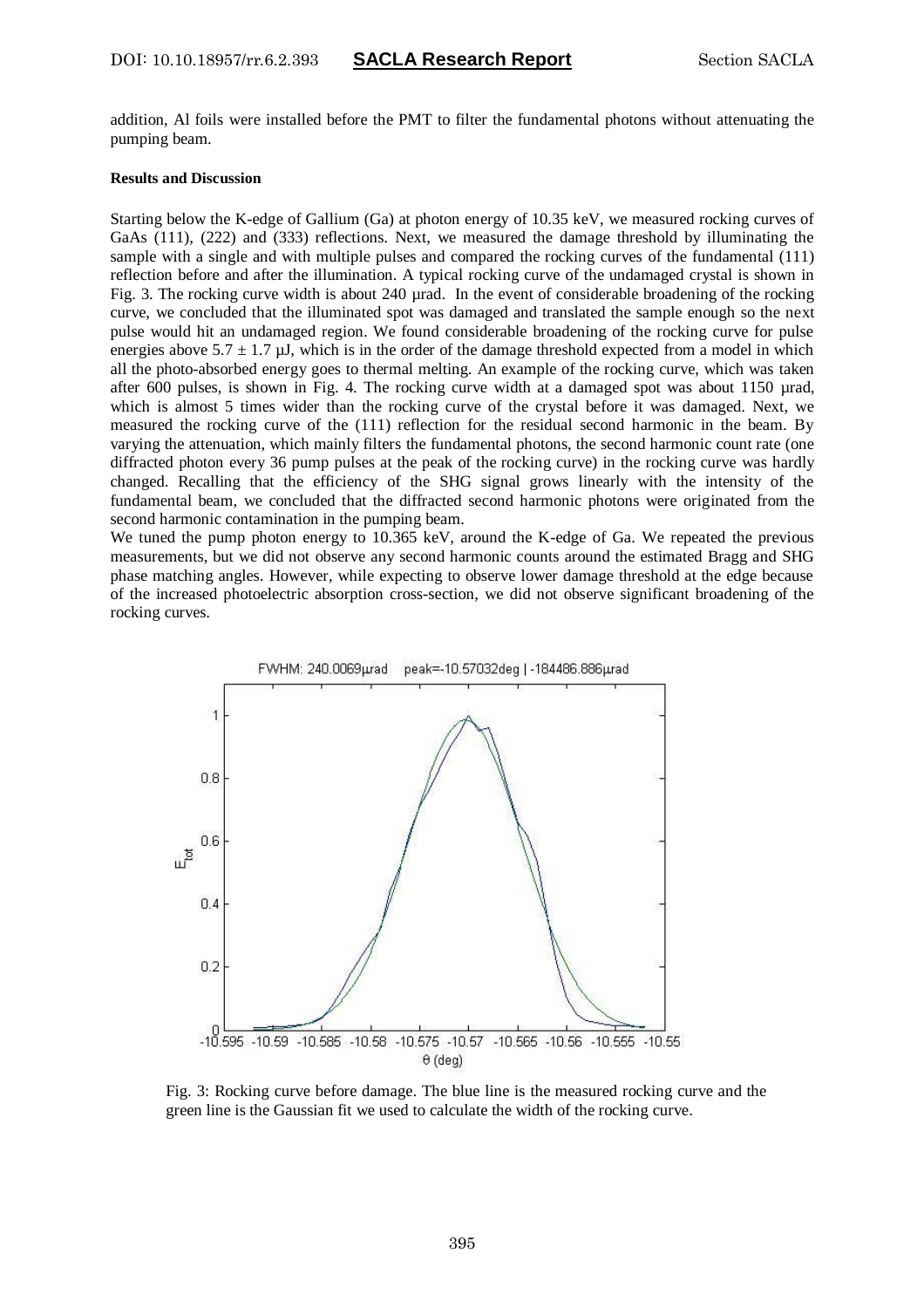

Fig. 4: Rocking curve at a damaged spot. The blue line is the measured rocking curve and the green line is the Gaussian fit we used to calculate the width of the rocking curve.

One of the major challenges of the experiment was to reduce the high residual second harmonic from the undulator, even though that intensity was only about  $10^{-10}$  to compare the fundamental one. This residual second harmonic was about an order of magnitude stronger than the expected signal below the Ga edge. To reduce the second harmonics contamination in the beam, we installed an additional Si (111) double crystal channel cut between the KB mirrors and the sample. This channel cut transmitted 5% of the pump beam (therefore having average pulse energy of 0.17  $\mu$ J). The reason why such lower transmission may be angle



Fig. 5: Photon energy histogram with full beam. The average input pulse energy is 3.46  $\mu$ J. The number of shots is 54000.

mismatched because this filter was installed after the focusing mirrors. Therefore, we positioned the sample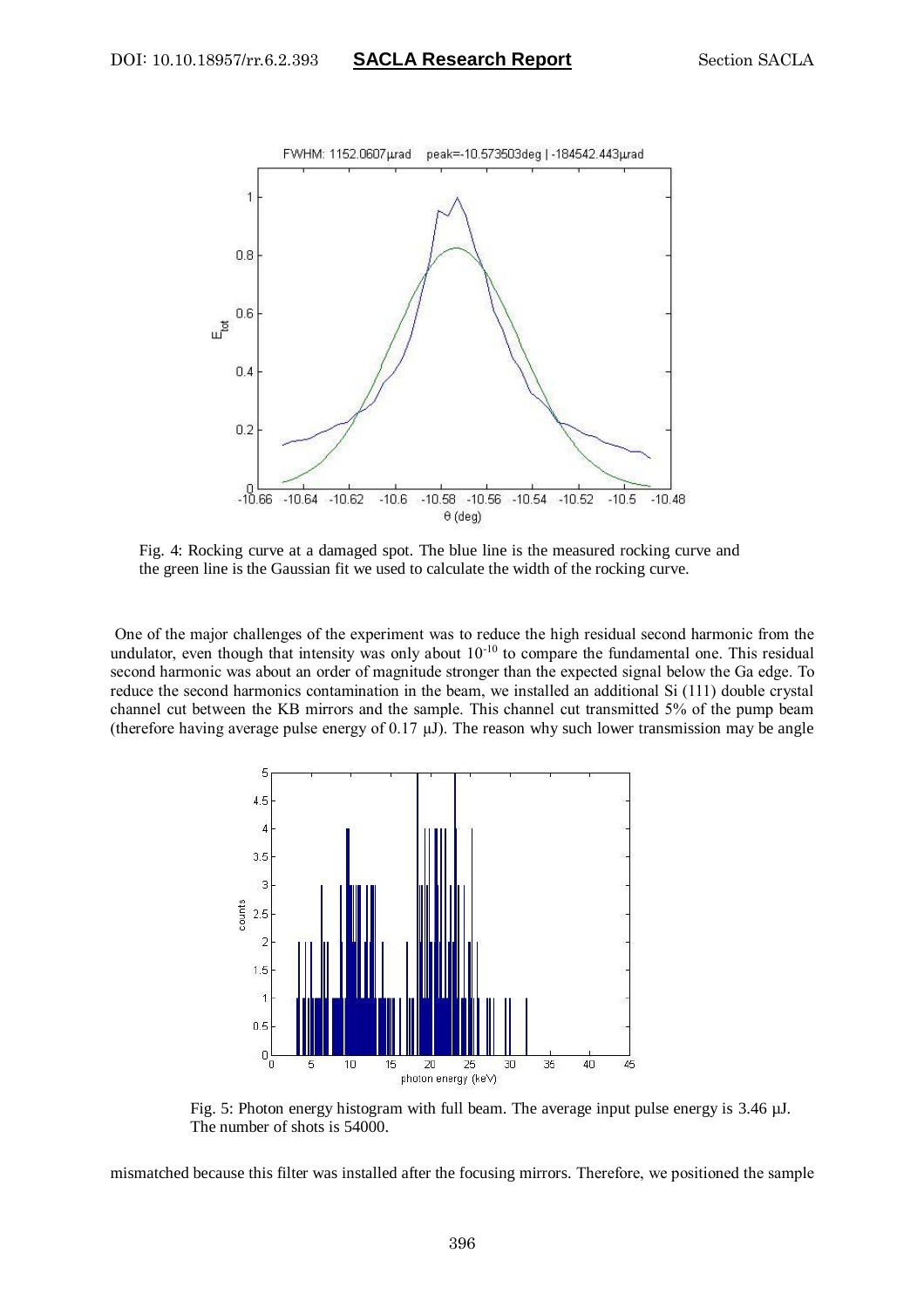at the new focal point (having a 1 µm x 5 µm spot), in order to increase the intensity of the pumping beam on the sample. Repeating previous measurements, we found similar damage threshold. However, we observed only background photons at the input photon energy, and essentially no second harmonic generation was measured around the estimated Bragg and SHG phase matching angles. Examples of photon enrgy histogtams are shown in Fig. 5 (with full intensity) and in Fig. 6 (with attenuation). Unfortunately, the second harmonic photons depends linearly on the input intensity, which indicates that the measured second harmonic photons are originated from the undulator and not from the SHG process.



Fig. 6: Photon energy histogram with attenuation. The average input pulse energy is 0.14 µJ. The number of shots is 9000.

In summary, we did not observe second harmonic photons originated from a nonlinear process near the absorption edges. Possible explanations could be, lower peak intensities, higher absorption of the GaAs crystal, interference between the contribution of the bound and the free electrons, or induced birefringence near the absorption edge. Based on our measurements we estimate that the efficiency of the resonant SHG on GaAs near the Ga K-edge is smaller than  $10^{-11}$ . We found a peculiar wavelength dependence of the damage threshold that we could not explain. The threshold was higher above the resonances where the absorption was higher.

#### **Challenges and suggestions for improvements**

The background level of the residual second harmonics from the undulator was higher than the expected results. Further suppression of noise is required. Since we work near the radiation damage threshold, a better stability of the intensity fluctuations and more adjustable spot size at the sample position can also help.

The main challenge was the residual second harmonic radiation from the undulator that was stronger than the expected SHG signal. The attempt to suppress this radiation by using a channel cut crystal before the nonlinear crystal was not successful since the channel cut crystal was mounted close to the focal plane due to the space constraints of the setup. A better place to mount the additional channel cut crystal is before the KB mirror so we propose to add this option to the beamline.

#### **References**

[1] S. Shwartz et al., *Phys. Rev. Lett.* **112**, 163901, (2014)

[2] I. Freund and B. F. Levine, *Opt. Comm.* **3**, 101 (1971)